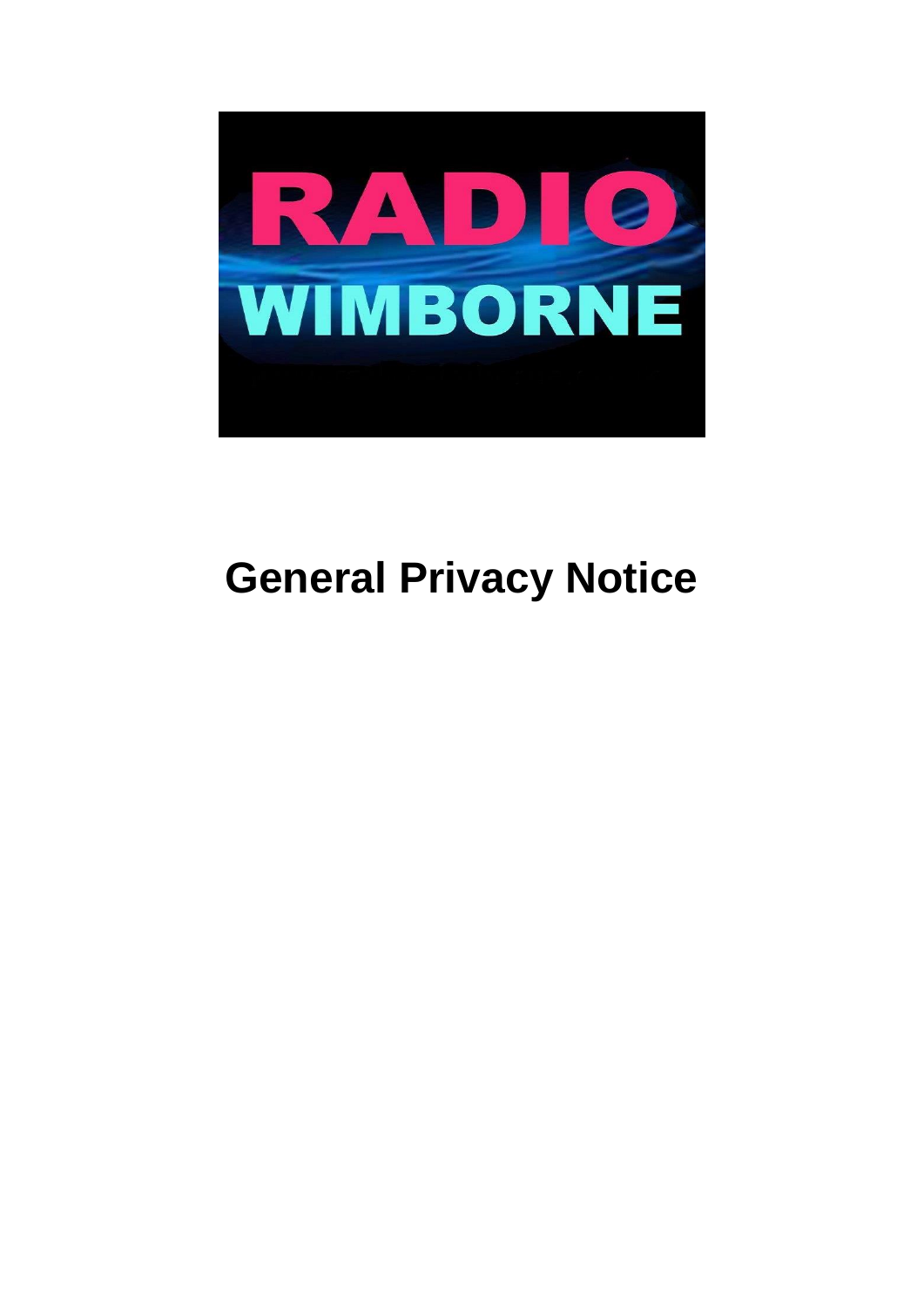# **Contents**

| 1.  |                                                                               |  |  |  |
|-----|-------------------------------------------------------------------------------|--|--|--|
| 2.  |                                                                               |  |  |  |
| 3.  | The Station will process some or all of the following personal data where     |  |  |  |
| 4.  |                                                                               |  |  |  |
| 5.  | Do we need your consent to process your sensitive personal data?  4           |  |  |  |
| 6.  | The Station will comply with data protection law. This says that the personal |  |  |  |
| 7.  | We use your personal data for some or all of the following purposes:5         |  |  |  |
| 7.1 |                                                                               |  |  |  |
| 8.  |                                                                               |  |  |  |
| 9.  |                                                                               |  |  |  |
| 10. |                                                                               |  |  |  |
| 11. |                                                                               |  |  |  |
| 12. |                                                                               |  |  |  |
| 13. |                                                                               |  |  |  |
| 14. |                                                                               |  |  |  |
| 15. |                                                                               |  |  |  |
| 16. |                                                                               |  |  |  |
|     |                                                                               |  |  |  |
|     |                                                                               |  |  |  |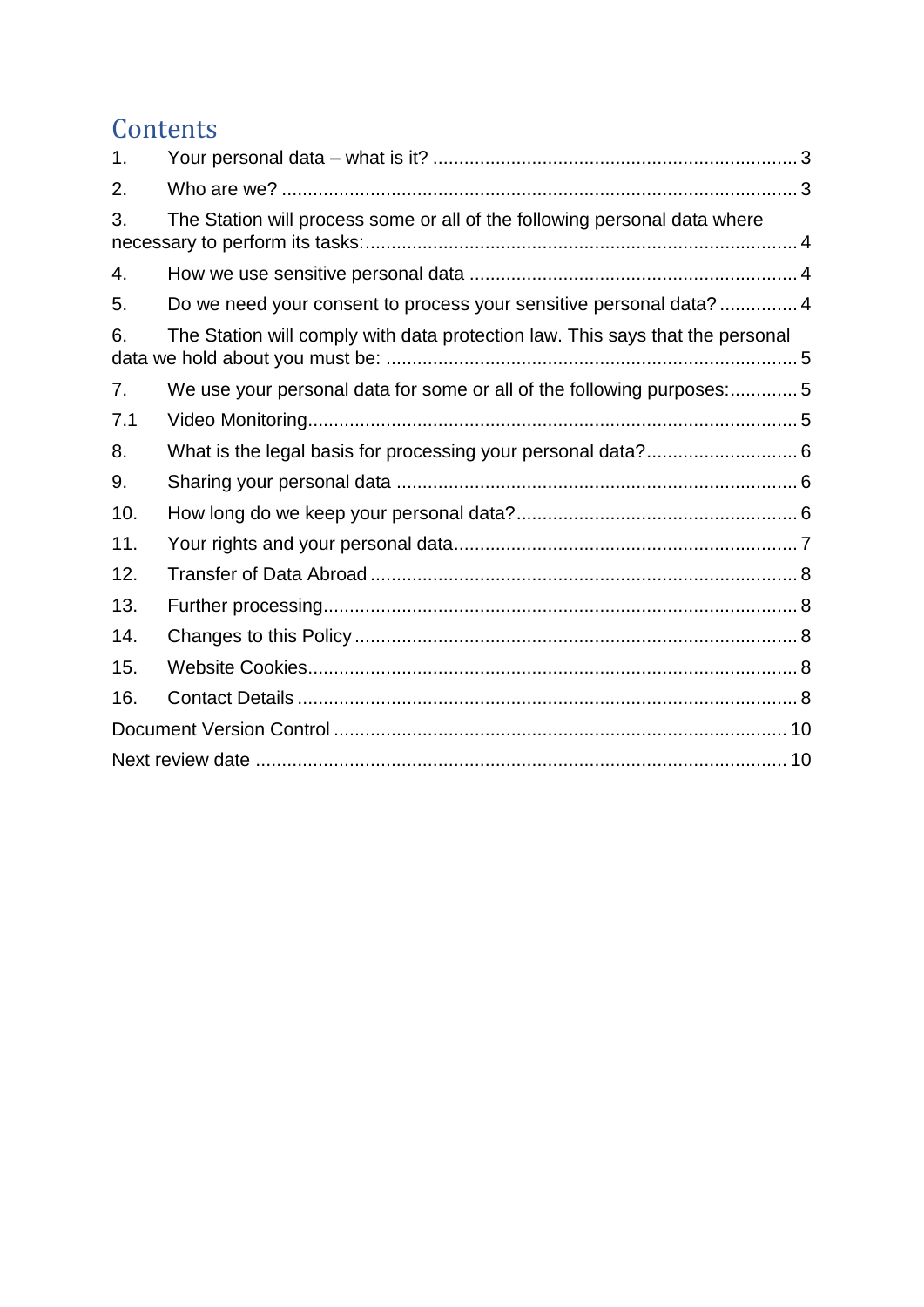### 1. Your personal data – what is it?

<span id="page-2-0"></span>"Personal data" is any information about a living individual which allows them to be identified from that data (for example a name, photographs, videos, email address, or address). Identification can be directly using the data itself or by combining it with other information which helps to identify a living individual (e.g. a list of volunteers may contain personnel ID numbers rather than names but if you use a list a separate list of the ID numbers which give the corresponding names to identify the volunteers in the first list then the first list will also be treated as personal data).

Within the United Kingdom, the processing of personal data is governed and legislated by the Data Protection Act (DPA) 2018 and the applied General Data Protection Regulation (GDPR) but also legislation such as the Human Rights Act will apply. The Station will comply with data protection law.

#### <span id="page-2-1"></span>2. Who are we?

Radio Wimborne Ltd is not required to be a registered 'data controller' under the Data Protection Act due to the limited nature of data we collect and how we use it, together with the 'not for profit' status of the company. However, we still treat your data in accordance with legislation as though we were.

Radio Wimborne Ltd is a volunteer led and managed community radio station.

The Station works together with:

- Other organisations that may be registered 'data controllers', such as local authorities;
- Community groups;
- Charities :
- Other not for profit entities.

We may need to share your personal data such as name and contact details with them if they are working with our volunteers or guests on particular shows and/or community events. If we and the other organisations listed above are processing your data jointly for the same purposes, then the Station and the other data controllers may be "joint data controllers" which means we are all collectively responsible to you for your data. Where each of the parties listed above are processing your data for their own independent purposes then each of us will be independently responsible to you and if you have any questions, wish to exercise any of your rights (see below) or wish to raise a complaint, you should do so directly to the relevant data controller.

A description of what personal data the Station processes and for what purposes is set out in this Privacy Policy.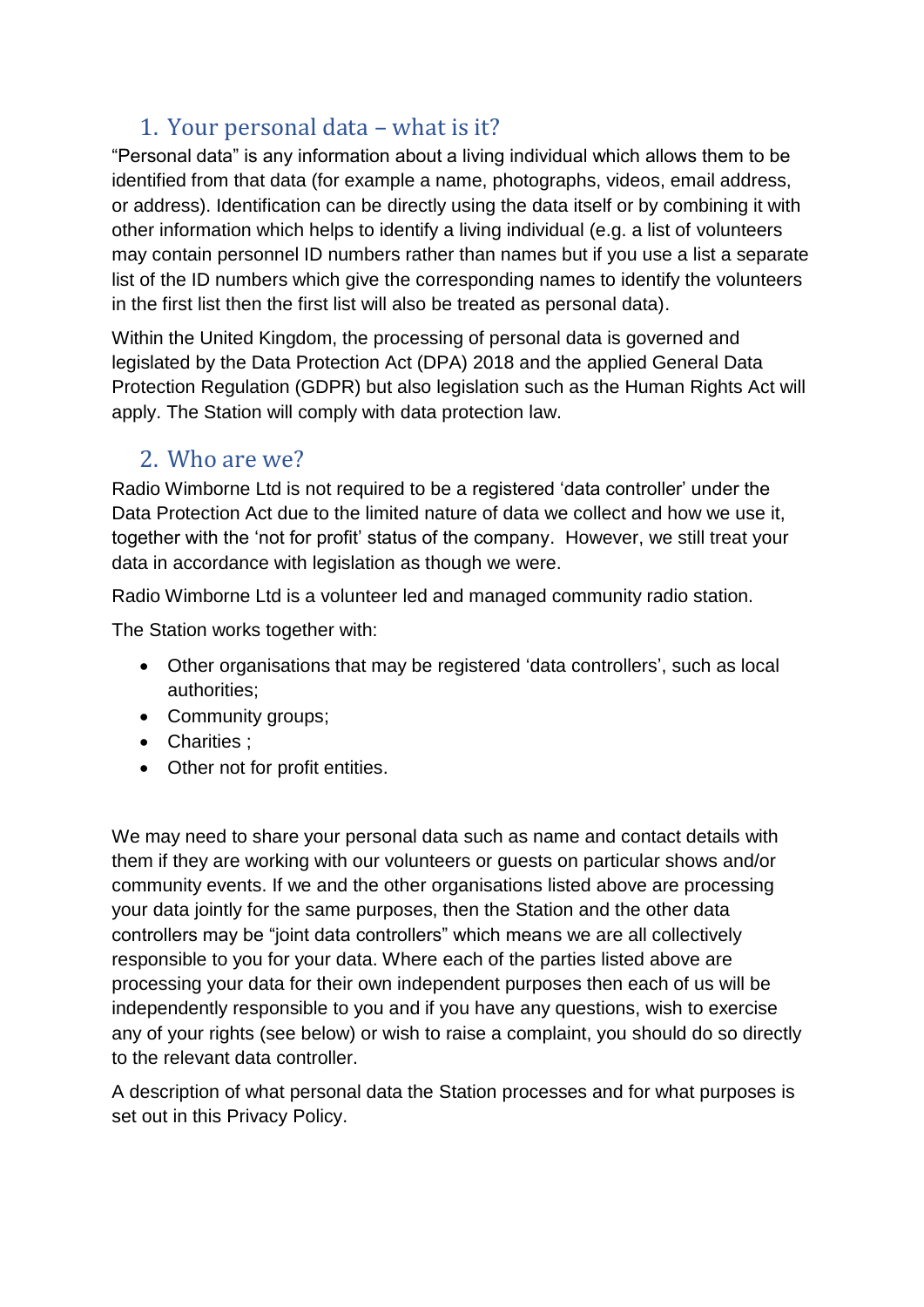# <span id="page-3-0"></span>3. The Station will process some or all of the following personal data where necessary to perform its tasks:

- Names, titles, and aliases, photographs;
- Contact details such as telephone numbers, addresses, and email addresses;
- Where they are relevant to the services provided by the Station, or where you provide them to us, we may process information such as gender, age, nationality, education/work history, academic/professional qualifications, hobbies and family composition;
- The personal data we process may include sensitive or other special categories of personal data such as criminal convictions, racial or ethnic origin, mental and physical health, details of injuries, medication/treatment received, political beliefs, trade union affiliation, genetic data, biometric data, data concerning and sexual life or orientation.

### <span id="page-3-1"></span>4. How we use sensitive personal data

- We may process sensitive personal data including, as appropriate:
	- information about your physical or mental health or condition in order to monitor sick leave and take decisions on your fitness to volunteer;
	- your racial or ethnic origin or religious or similar information in order to monitor compliance with equal opportunities legislation;
	- in order to comply with legal requirements and obligations to third parties.
- These types of data are described in the GDPR as "Special categories of data" and require higher levels of protection. We need to have further justification for collecting, storing and using this type of personal data.
- We may process special categories of personal data in the following circumstances:
	- In limited circumstances, with your explicit written consent.
	- Where we need to carry out our legal obligations.
	- Where it is needed in the public interest.
- Less commonly, we may process this type of personal data where it is needed in relation to legal claims or where it is needed to protect your interests (or someone else's interests) and you are not capable of giving your consent, or where you have already made the information public.

### <span id="page-3-2"></span>5. Do we need your consent to process your sensitive personal data?

In limited circumstances, we may approach you for your written consent to allow us to process certain sensitive personal data. If we do so, we will provide you with full details of the personal data that we would like and the reason we need it, so that you can carefully consider whether you wish to consent.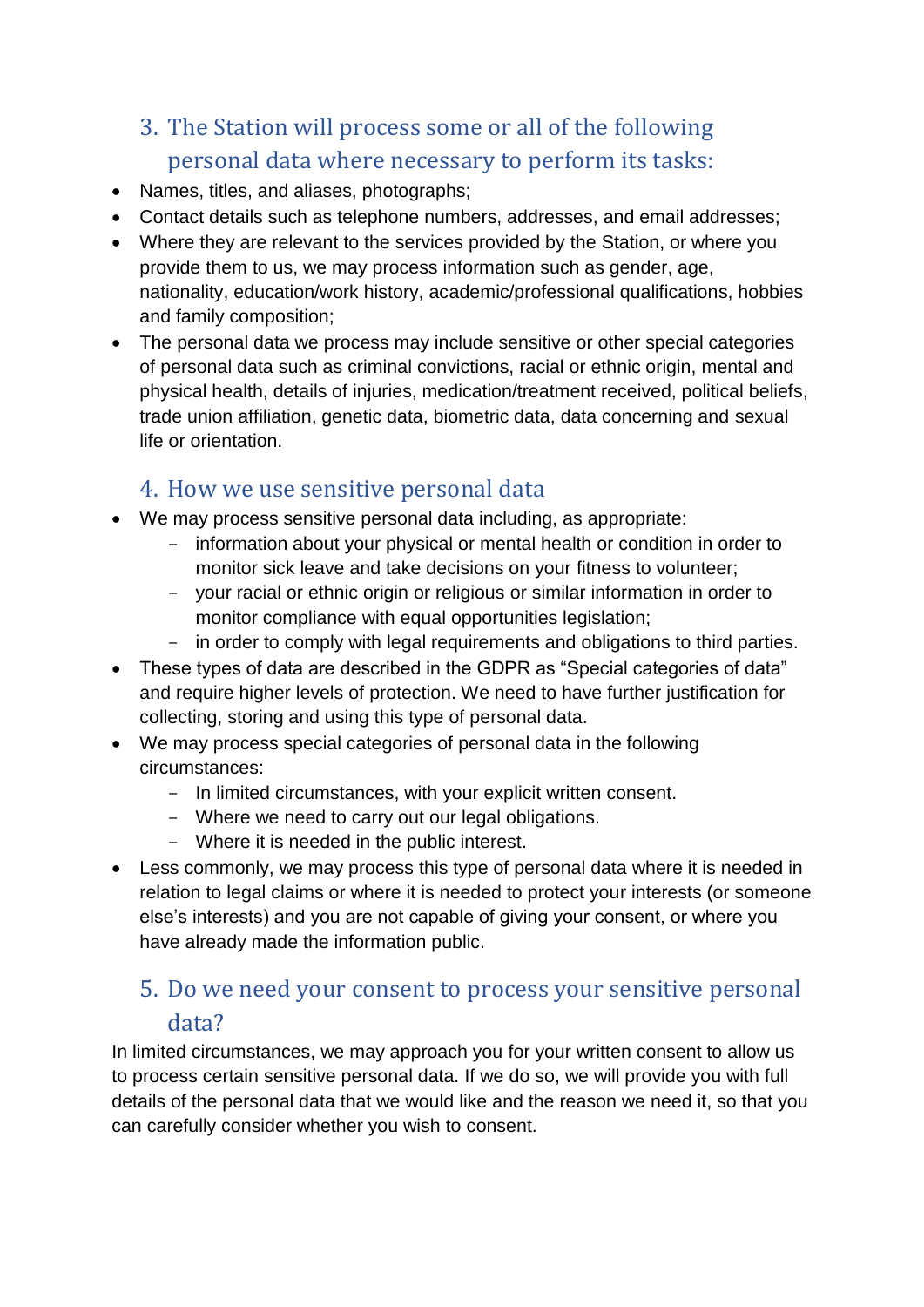# <span id="page-4-0"></span>6. The Station will comply with data protection law. This says that the personal data we hold about you must be:

- Used lawfully, fairly and in a transparent way.
- Collected only for valid purposes that we have clearly explained to you and not used in any way that is incompatible with those purposes.
- Relevant to the purposes we have told you about and limited only to those purposes.
- Accurate and kept up to date.
- Kept only as long as necessary for the purposes we have told you about.
- Kept and destroyed securely including ensuring that appropriate technical and security measures are in place to protect your personal data to protect personal data from loss, misuse, unauthorised access and disclosure.

### <span id="page-4-1"></span>7. We use your personal data for some or all of the following purposes:

- To promote shows/content and events;
- To contact you by post, email, telephone or using social media (e.g., Facebook, Twitter, WhatsApp);
- To carry out comprehensive safeguarding procedures (including due diligence and complaints handling) in accordance with best safeguarding practice from time to time with the aim of ensuring that all children and adults-at-risk are provided with safe environments and generally as necessary to protect individuals from harm or injury;
- To maintain our own accounts and records:
- To seek your views, opinions or comments;
- To notify you of changes to our facilities, services, events and personnel,;
- To send you communications which you have requested and that may be of interest to you. These may include information about campaigns, appeals, other new projects or initiatives;
- To process relevant financial transactions including expenses payments where these have been agreed in advance.
- To allow the statistical analysis of data so we can plan the provision of services.

### <span id="page-4-2"></span>7.1 Video Monitoring

The Station is run as a 'self-operated' studio. This means that there may just be the presenter of a show in the building i.e. not technical, admin support or managerial back up. For this reason, a Webcam is operational to allow remote access to the studio by the Technical Team.

This footage is not recorded and is not accessible outside of a 'live feed'. The Live feed can help the volunteer technician avoid lengthy trips to the studio in the event of a technical issue with equipment, it can also avoid interruptions to any work that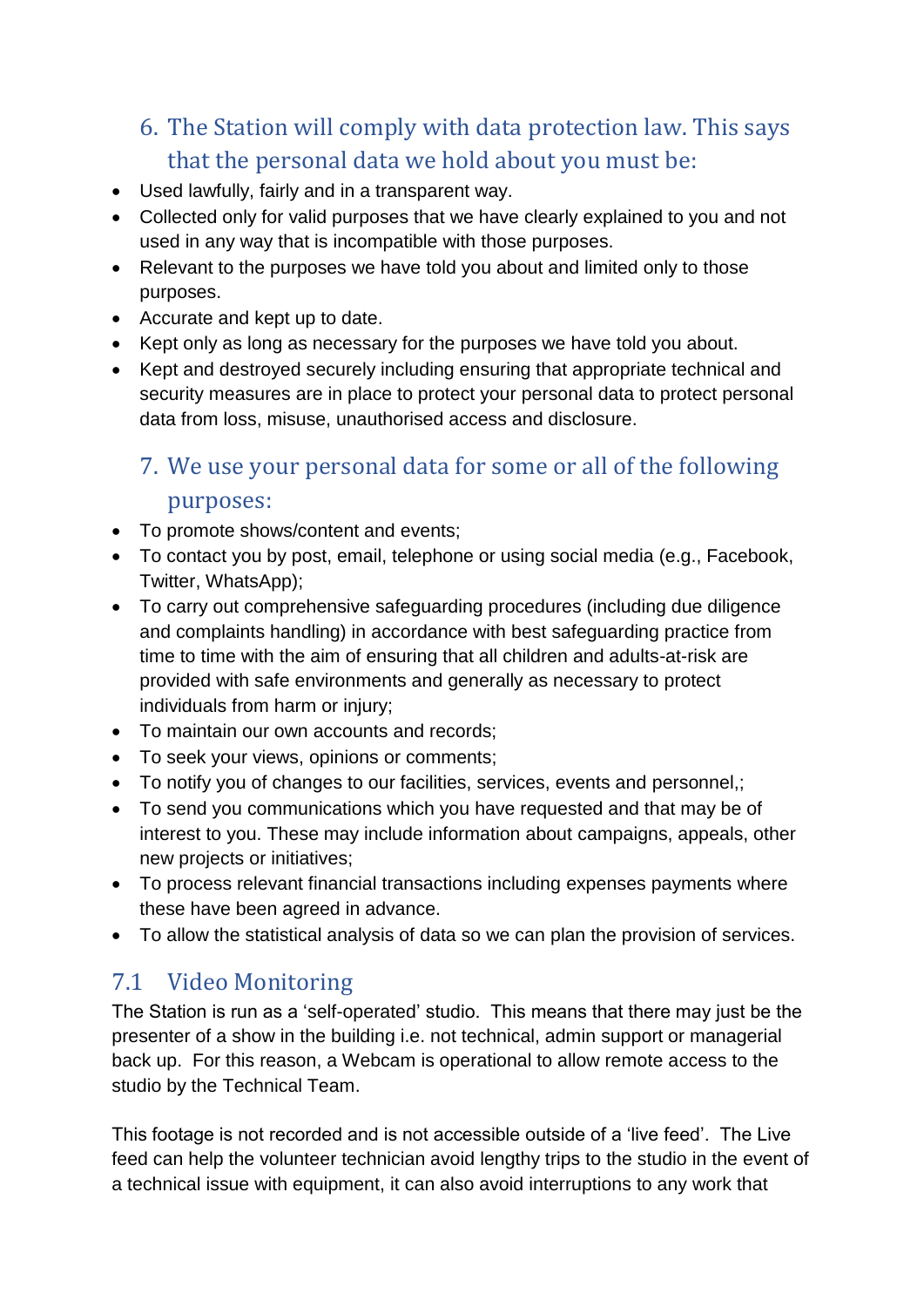presenters are doing in the studio i.e. by not remotely 'logging in' to the PCs when someone else is using them.

In the event of concern for welfare i.e. not being able to contact a lone presenter when they are expected to be in the studio, the webcam may be accessed to ascertain the present position.

Other than the last example, if the webcam is accessed by the technician and it is obvious that there is reasonable activity occurring at an unexpected time, the technician will immediately 'log off' and will not continue to observe.

### <span id="page-5-0"></span>8. What is the legal basis for processing your personal data?

This Privacy Notice sets out your rights and the Stations obligations to you.

We may process personal data if it is necessary for the performance of a contract with you (the Presenters Code of Conduct), or to take steps to enter into a contract.

Sometimes the use of your personal data requires your consent. We will first obtain your consent to that use. Examples of this would be, if we wanted to use your name or image for marketing and/or promotional reasons.

### <span id="page-5-1"></span>9. Sharing your personal data

This section provides information about the third parties with whom the Station may share your personal data. These third parties have an obligation to put in place appropriate security measures and will be responsible to you directly for the manner in which they process and protect your personal data. It is likely that we will need to share your data with some or all of the following (but only where necessary):

- The data controllers listed above under the heading "Other data controllers the Station works with";
- Our suppliers, contractors, accountants. For example, we may ask a commercial provider to publish or distribute newsletters on our behalf;
- On occasion, other local authorities or 'not for profit' bodies with which we are carrying out joint ventures e.g. in relation to facilities or events for the community.
- With your permission, we will also publish your name and image on our website and social media to promote our shows and events.

### <span id="page-5-2"></span>10. How long do we keep your personal data?

We will hold personal data relating to 'guests' that appear on shows or work with the Station in relation to community events for 2 years in case of the desire or need to contact them about their past participation or to make an approach about further participation.

We hold data on volunteers until 2 years post leaving the station (in case of any complaints arising after leaving the Station and/or in case of wanting to re-join).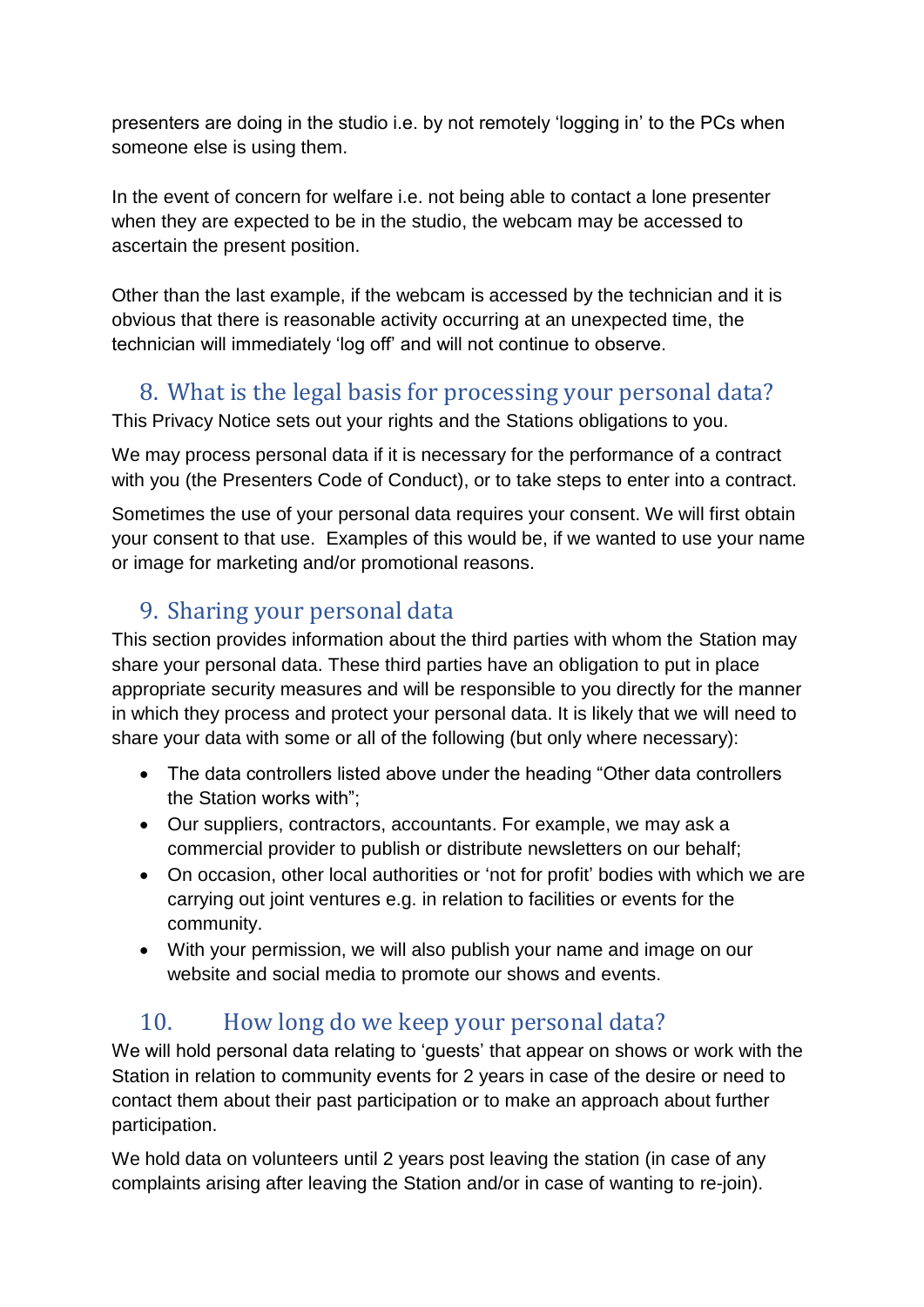# <span id="page-6-0"></span>11. Your rights and your personal data

You have the following rights with respect to your personal data:

When exercising any of the rights listed below, in order to process your request, we may need to verify your identity for your security. In such cases we will need you to respond with proof of your identity before you can exercise these rights.

#### *1. The right to access personal data we hold on you*

- At any point you can contact us to request the personal data we hold on you as well as why we have that personal data, who has access to the personal data and where we obtained the personal data from. Once we have received your request, we will respond within one month.
- There are no fees or charges for the first request but additional requests for the same personal data or requests which are manifestly unfounded or excessive may be subject to an administrative fee.

#### *2. The right to correct and update the personal data we hold on you*

 If the data we hold on you is out of date, incomplete or incorrect, you can inform us and your data will be updated.

#### *3. The right to have your personal data erased*

- If you feel that we should no longer be using your personal data or that we are unlawfully using your personal data, you can request that we erase the personal data we hold.
- When we receive your request, we will confirm whether the personal data has been deleted or the reason why it cannot be deleted (for example because we need it for to comply with a legal obligation).

#### *4. The right to object to processing of your personal data or to restrict it to certain purposes only*

 You have the right to request that we stop processing your personal data or ask us to restrict processing. Upon receiving the request, we will contact you and let you know if we are able to comply or if we have a legal obligation to continue to process your data.

#### *5. The right to data portability*

 You have the right to request that we transfer some of your data to another controller. We will comply with your request, where it is feasible to do so, within one month of receiving your request.

#### *6. The right to withdraw your consent to the processing at any time for any processing of data to which consent was obtained*

 You can withdraw your consent easily by telephone, email, or by post (see Contact Details below).

#### *7. The right to lodge a complaint with the Information Commissioner's Office.*

 You can contact the Information Commissioners Office on 0303 123 1113 or via email https://ico.org.uk/global/contact-us/email/ or at the Information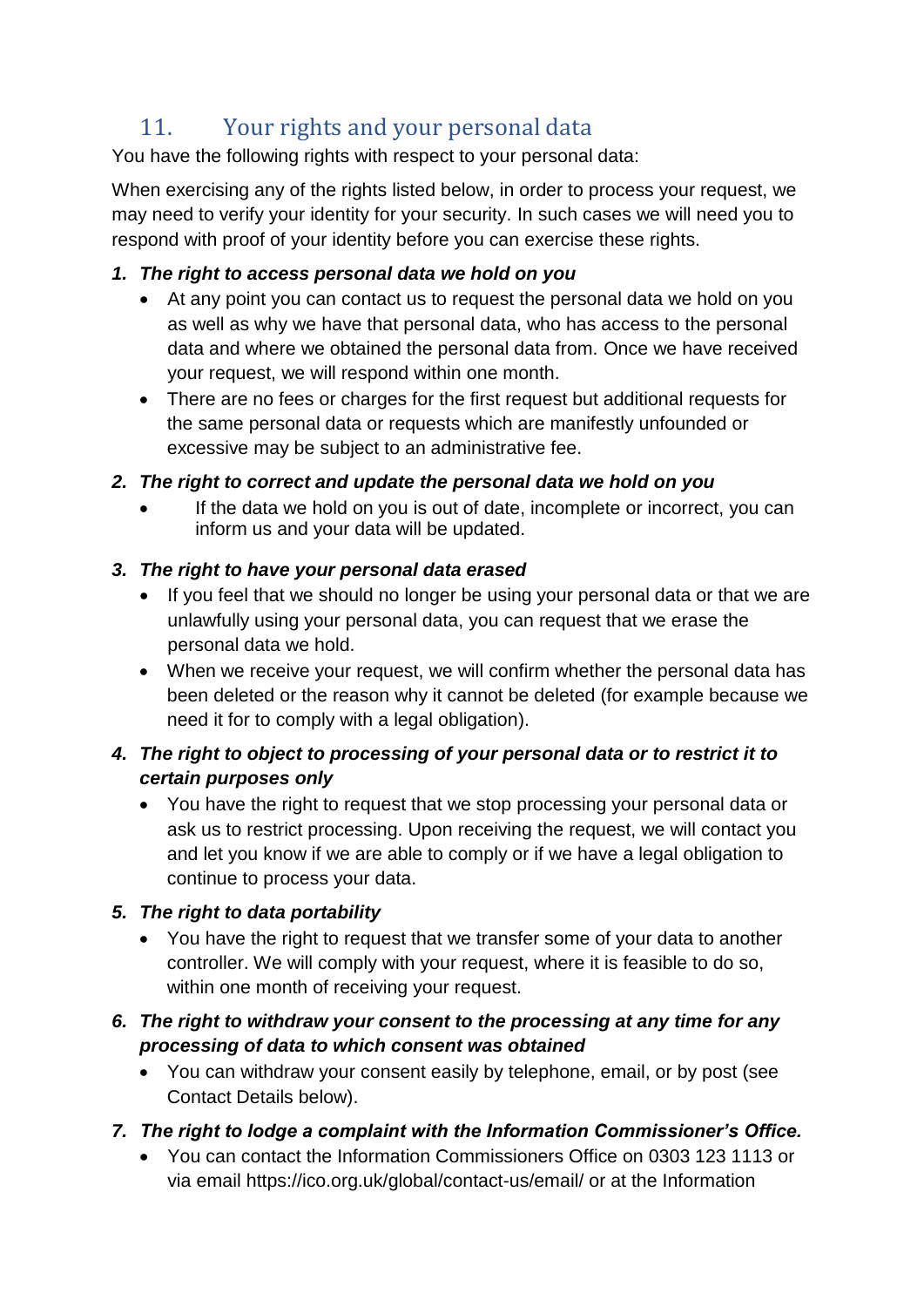Commissioner's Office, Wycliffe House, Water Lane, Wilmslow, Cheshire SK9 5AF.

## <span id="page-7-0"></span>12. Transfer of Data Abroad

Any personal data transferred to countries or territories outside the European Economic Area ("EEA") will only be placed on systems complying with measures giving equivalent protection of personal rights either through international agreements or contracts approved by the European Union. [Our website is also accessible from overseas so on occasion some personal data (for example in a newsletter) may be accessed from overseas].

# <span id="page-7-1"></span>13. Further processing

If we wish to use your personal data for a new purpose, not covered by this Privacy Policy, then we will provide you with a new notice explaining this new use prior to commencing the processing and setting out the relevant purposes and processing conditions. Where and whenever necessary, we will seek your prior consent to the new processing.

### <span id="page-7-2"></span>14. Changes to this Policy

We keep this Privacy Policy under regular review. This Policy was last updated in November 2019.

# <span id="page-7-3"></span>15. Website Cookies

Cookies are used to tailor your experience on our website for the following: When entering competitions, receiving location specific content and listening preferences. Cookies are small pieces of information that are stored by your browser on your computer's hard drive. For more information about cookies and how they are used please read our cookie policy.

# <span id="page-7-4"></span>16. Contact Details

Please contact us if you have any questions about this privacy policy or the personal data we hold about you or to exercise all relevant rights, queries or complaints at:

The Data Controller Radio Wimborne Allenview Hub Allenview Car Park Wimborne Minster Dorset BH21 1AX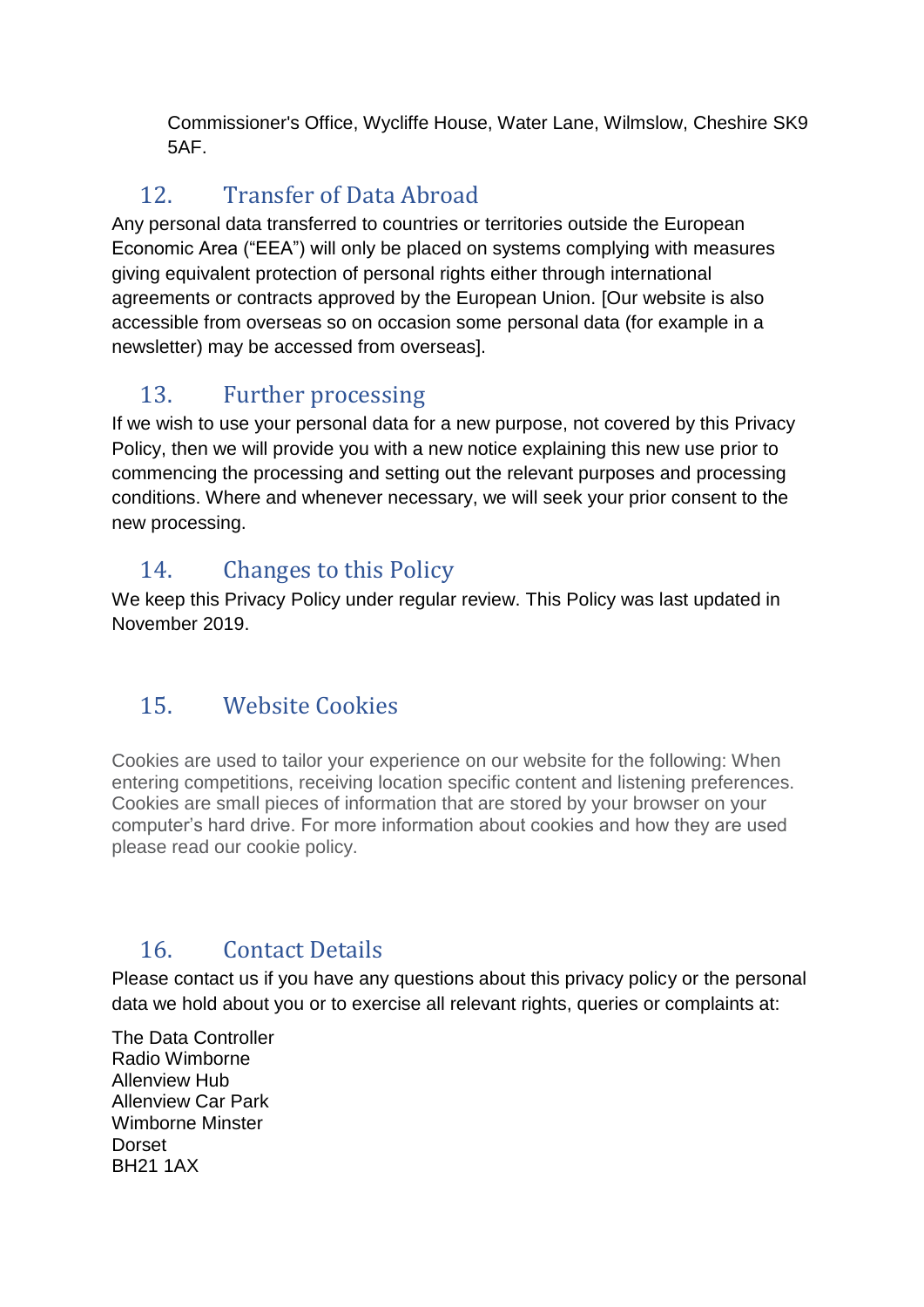Phone: 01202 881655 Email: [info@radiowimborne.co.uk](mailto:info@radiowimborne.co.uk)